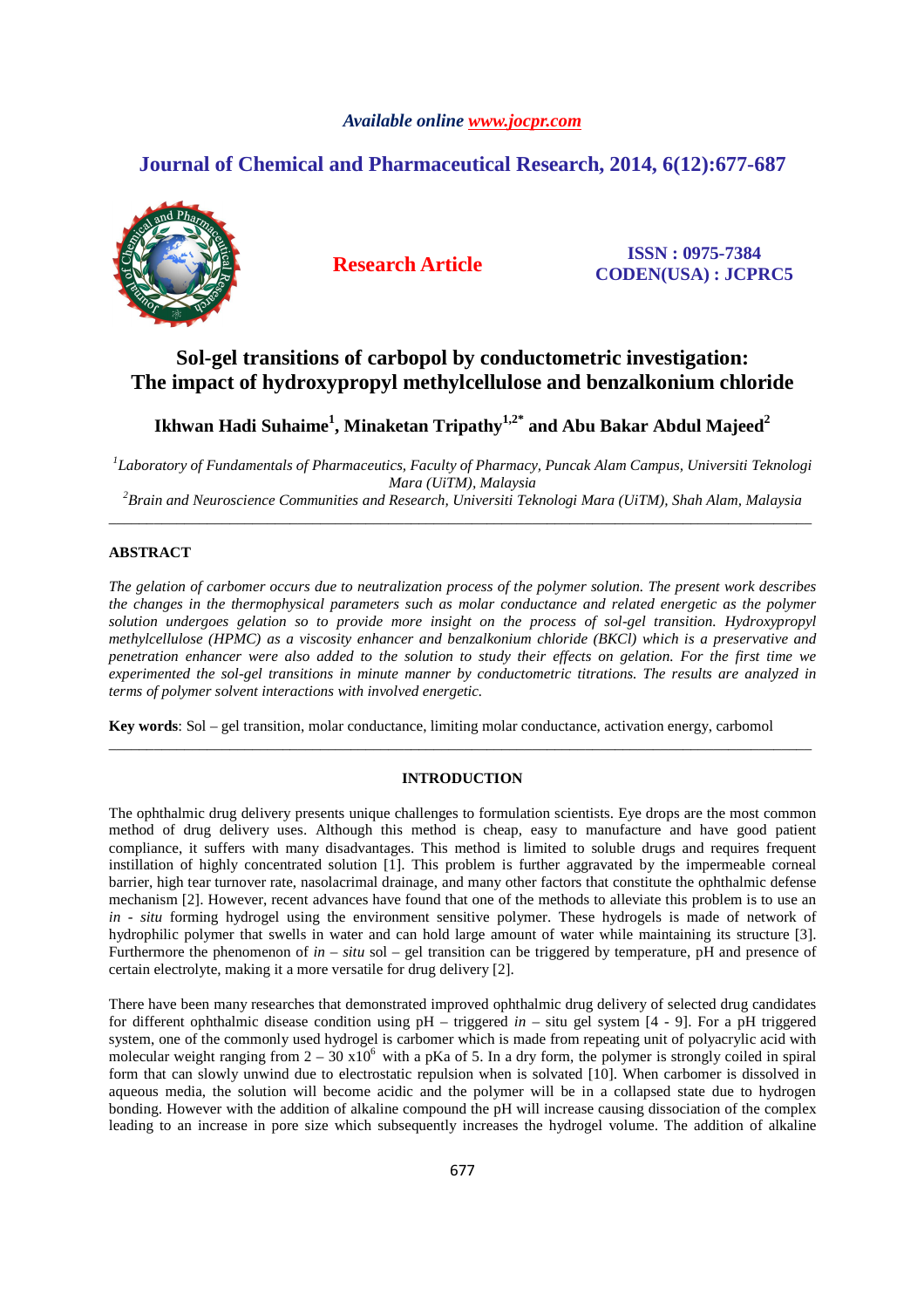compound may also causes solvation and salt formation which increases the electrostatic repulsion between the chain and further increases the viscosity [11]. The increase in viscosity is considered an important aspect because it increases the formulation residence time on the ophthalmic membrane due to the mucoadhesive property of carbomer [1]. The mucoadhesion of carbomer is achieved via physical entanglement, chemical interaction or covalent bonds between the carbomer and the mucin layer [12]. The gel formed by carbomer have been found to be resistant to bacterial or fungal degradation due to its cross linked nature, as it can hold a robust structure that resist erosion [13]. Due to its ability to increases its viscosity in alkaline environment; it has been used for buccal, transdermal, rectal and nasal drug delivery aside from ophthalmic drug delivery [14].

*\_\_\_\_\_\_\_\_\_\_\_\_\_\_\_\_\_\_\_\_\_\_\_\_\_\_\_\_\_\_\_\_\_\_\_\_\_\_\_\_\_\_\_\_\_\_\_\_\_\_\_\_\_\_\_\_\_\_\_\_\_\_\_\_\_\_\_\_\_\_\_\_\_\_\_\_\_\_*

To maintain high mechanical strength to withstand high shear rate due to blinking, formulator are forced to use high concentration of polyacrylic acid. These however cause irritation to the ophthalmic membrane [15]. To counter this disadvantage, another polymer has been used to strengthen the carbomer gel. One of the widely used polymers is hydroxypropyl methylcellulose (HPMC) [16]. It is obtained by modifying methylcellulose with small amount of 2 hydroxypropyl group that will attach to the anhydroglucose unit of the cellulose. In ophthalmic field, it have been used an ophthalmic viscosurgical devices during cataract surgery along with its use as a viscosity enhancing agent [17]. Even though it can undergoes gelation with change in temperature [15] it have been found to cause irritation due to its high surface active properties that may interact with the component of the tear film and alter the physicochemical parameter that maintain tear film stability. This will leads to increase blinking rate and reduce the drug residence time on the ophthalmic membrane [18]. Martin et al*.,* 2010 found that the gelation temperature and the gel stiffness depends on the level of the methoxyl and hydroxypropyl substitutes on the cellulose ring and also on the molecular weight of the cellulose ether[19]. Higher number of substituted group will increase the gelation temperature and will cause a reduction in gel stiffness at physiological temperature. However, the gel stiffness can be increased by increasing molecular weight of the cellulose ether used [18].

Another component that is commonly used in a preparation of a pH triggered system is the benzalkonium chloride (BKCl). It acts as a preservative due to its ability to prevent bacterial and fungi contamination on multidose eye drop. It is a cationic surfactant and tensioactive compound that functions as detergent for the lipid layer of the tear film and on the lipids of cell plasma membrane. It has been found to cause fewer side effects and is relatively well tolerated though it might cause irritation such as inflammation or cell death in long term treatment. It might also cause apopotosis and oxidative stress on the ocular surface epithelia and increases the IOP. However, it was deemed negligible for short term treatment [20]. Along with its function as a preservative, BKCl has been used as a penetration enhancer. By acting on the tight junction of the epithelial layer, large molecule or impermeable drug molecule have been able to penetrate into the ocular body [21].

The reported literatures on pH triggered systems concentrated on the feasibility of the *in – situ* gel systems containing a suitable drug candidates and characterized the studied formulations in terms of their spontaneity of gelation, viscosity, stability, *in vitro* drug release and involved kinetics of drug release. However, among the many ways to characterize the formulation, conductometric technique has been one of the valuable tools in characterizing the changes in a solution system. Needless to say for an in situ forming hydrogel, the change that occurs from a solution into a soft gel is a substantial change worthy of a detailed observation. A thorough literature survey revealed a very limited research that has been done in regard to the polymeric solution systems and the subsequent gel formation. Conductometric titrations are the measurement of electrolytic conductivity of a solution system to monitor the progress of a physic-chemical alteration with a perspective of solute – solvent interaction [22]. One of the researches that observe the changes in conductivity of a gel is done by Sekhon et al. whereas the authors hypothesize that as the polymer undergoes gelation, a polymer network is being formed inside the media. This network may either hinder or promote the conductivity of the system. It also highlighted the effect of polymer concentration and different type of electrolyte on the different parameters such as viscosity and conductivity of a gel network [23]. However, a through literature search revealed, no systematic study in regard to the changed physicochemical character during a sol – gel transitions involving suitable polymers. Hence, we intend to systematically study the pH – triggered sol – gel transition of carbomer, the impact of the polymer HPMC and the preservatives BKCl on the transition phenomena by performing conductometric titration for the first time. The viscosity experiments of the samples during titration shall be carried out for the confirmation of the phenomenon of a pH triggered sol – gel transitions. We expect to elucidate the carbomer – solvent interaction in presence of HPMC and BKCl respectively during the  $pH -$  triggered sol – gel transition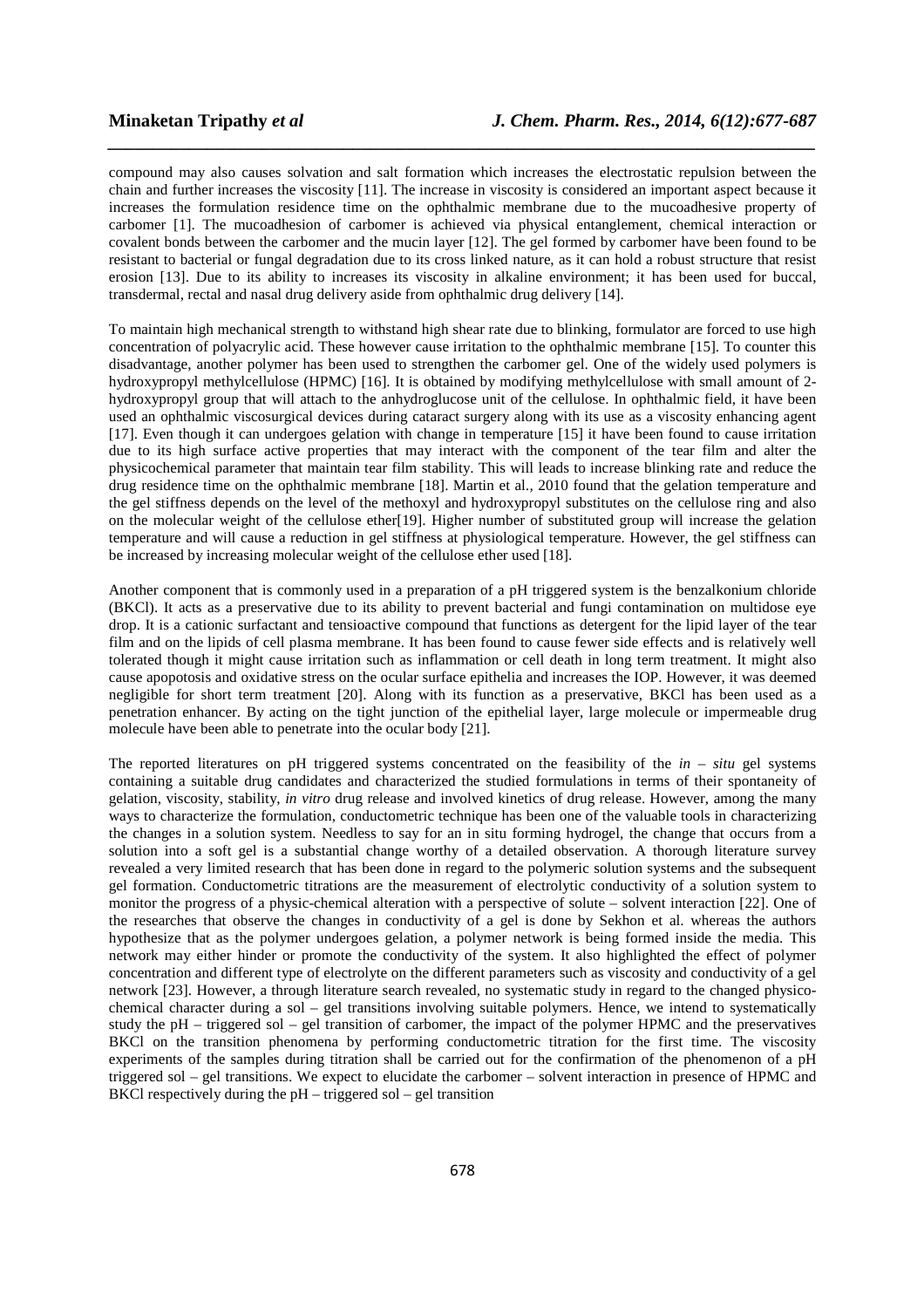# *\_\_\_\_\_\_\_\_\_\_\_\_\_\_\_\_\_\_\_\_\_\_\_\_\_\_\_\_\_\_\_\_\_\_\_\_\_\_\_\_\_\_\_\_\_\_\_\_\_\_\_\_\_\_\_\_\_\_\_\_\_\_\_\_\_\_\_\_\_\_\_\_\_\_\_\_\_\_* **EXPERIMENTAL SECTION**

#### **2.1. Materials:**

The carbomer was obtained from Sigma Aldrich, USA. Its melting point agreed nicely with the literature value and the material was used without further purification. Sodium hydroxide was of analytical grade. Doubly distilled water was used in all preparation. HPMC and BKCl were also purchased from Sigma Aldrich, USA.

# **2.2. Methods:**

# **2.2.1 Preparation of polymeric solutions:**

One liter aqueous solutions of different concentrations (0.3, 0.4, 0.5 and 0.6%) of carbomer were prepared. The polymeric solutions were divided into ten 100ml beakers and denoted as blank, S1, S2, S3, S4, S5, S6, S7, S8 and S9. The base polymeric solutions were considered as blank for the respective concentrations of carbomer for the purpose of comparison. In case of sample S1 to S9, the pH of respective polymeric solutions were changed by adding  $0.1, 0.2, 0.4, 0.6, 0.8, 1.0, 1.2, 1.4$  and  $2.0$  mL of  $1\overline{M}$  NaOH solutions respectively and mixing the solutions with the help of a glass rod thoroughly instead of using any mechanical mixing device to avoid the entrapment of air. The systems were then subjected to the measurements of pH followed by conductance and viscosity. These experiments we termed as conductometric and viscometric titrations.

# **2.2.2 Measurement of pH, Viscosity and conductance:**

After the solutions were mixed thoroughly the pH of the contents of the different systems were measured using a Eutech instruments pH 700 to determine its pH. The solutions were then transferred to a water-jacketed sample holder with the water temperature heated to  $45^{\circ}$ C. The conductance for each sample was measured at  $298.15$ , 303.15, 308.15 and 313.15 K using a Eutech instruments (Con 700). This procedure was repeated on all of the polymeric systems.

Fresh polymeric solutions were prepared for each new measurement. The viscosity measurement was done using a Brookfield R/S CP Rheometer. The sample was placed on the stationary plate and the rotating plate was pressed firmly onto the sample. Excess sample was then wiped off to ensure homogeneity in the volume of sample introduced. The measurement was done using a temperature programmed method. At certain intervals the temperature was ramped up to 25, 30, 35 and 40°C and the average was taken for each step. The rpm was maintained at 100 on the basis of the resultant torque of 10 percent. This procedure was used on all of the polymer concentration under study.

# **RESULTS AND DISCUSSION**

The sol-gel transition triggered by a pH change has been investigated extensively with respect to the carbopol based formulation. The formulation contains HPMC as an adjunct polymer so to improve the formulation characteristic, benzalkonium chloride as a preservative. The initial part of the study deals with the effect of HPMC and benzalkonium chloride (BKCl) upon the sol-gel transition behavior of carbopol as the base polymer.

Carbopol are the reticulated polymers of acrylic acid, with molecular weight ranging from 2 to 30 x  $10^6$ , on the basis of the involved resin [24]. This polymer is widely used as a major component of drug delivery gel systems for different applications such as ocular [25], rectal [26], nasal [27], transdermal [28] and buccal [29] etc.

The drug release and other associated physical properties of carbopol gels are highly sensitive to the presence of concentration of additives [30].

Several studies characterize the pH triggered sol-gel transition of carbopol in regard to its rheology, ocular contact time [31], determination of mucoadhesive force [32], in vitro drug release studies, and drug content uniformity [33]. However no literatures were found in regard to the thermo physical characterization during a sol-gel transition. Hence this research envisaged to study systematically the pH triggered sol-gel transition of carbopol with polymer concentration, presence of HPMC and BKCl at different concentrations as variables respectively using conductometric titrations.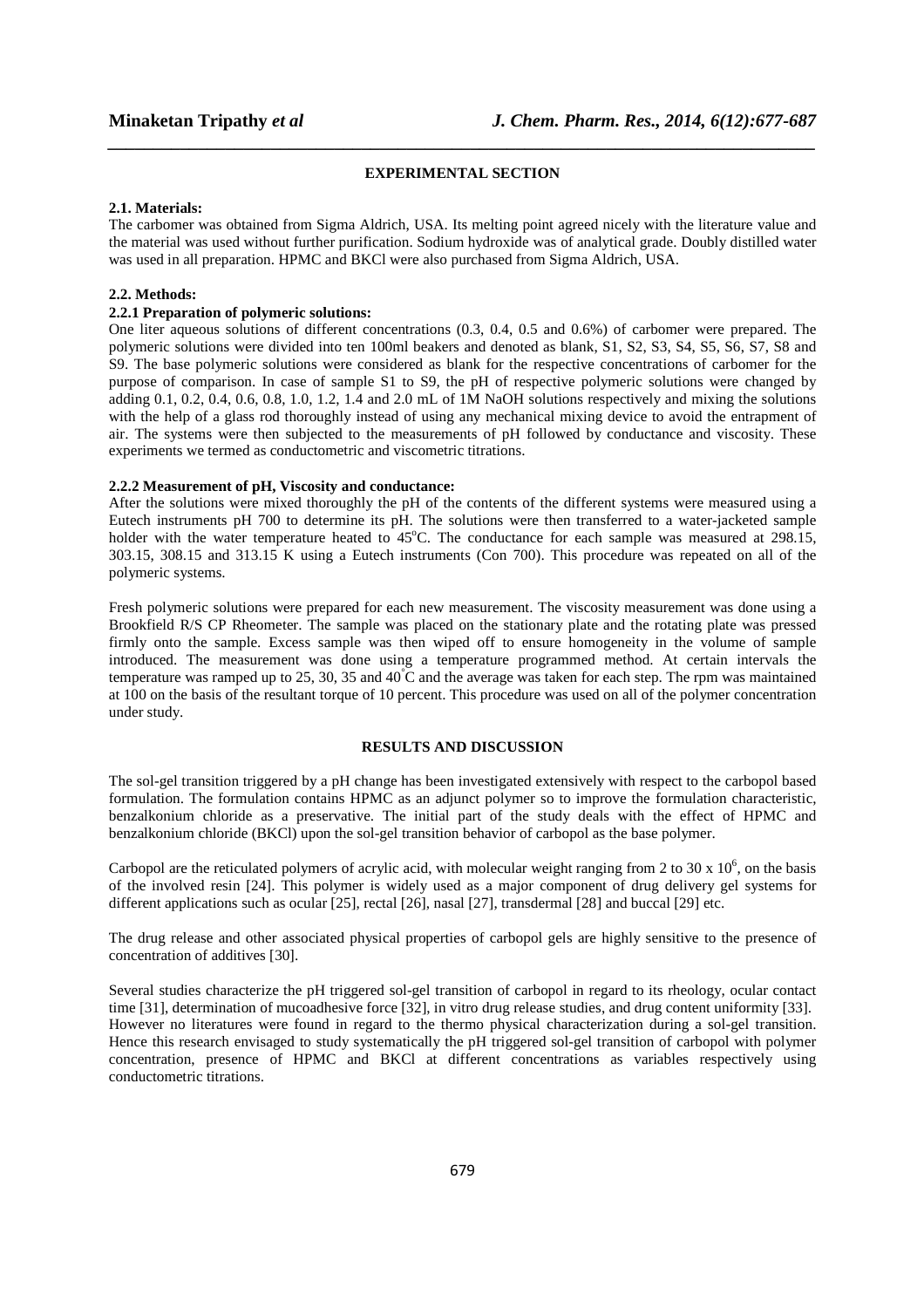#### **3.1 Conductometric titration:**

As described in the methodology fixed amount of polymeric solution at different concentration  $(0.3 - 0.6%)$  have been exposed to a systematic increment  $(0.1 - 2 \text{ ml})$  of 1M NaOH solution considering independent solution systems. A perusal of figure 1 shows that in case of carbopol systems, the pH of the solution systems increases from 3.33 (blank) till 6.02 as the amount of NaOH increases. The polymer solutions gel at around the pH of 5.

*\_\_\_\_\_\_\_\_\_\_\_\_\_\_\_\_\_\_\_\_\_\_\_\_\_\_\_\_\_\_\_\_\_\_\_\_\_\_\_\_\_\_\_\_\_\_\_\_\_\_\_\_\_\_\_\_\_\_\_\_\_\_\_\_\_\_\_\_\_\_\_\_\_\_\_\_\_\_*



**Fig 1. The changes in the pH values in responses to systematic neutralization of the different polymeric samples of different carbomer concentration (% w/v)** 

The obtained experimental conductance data (κ) in case of different system was converted to the molar conductance  $(\lambda_m)$  using the equation in the form of:

$$
\lambda_m = 1000k/c \tag{1}
$$

The molar conductance data at four different temperatures (298.15 – 313.15K) of the different carbopol systems during the titration and those of the blank are listed in table 1. The limiting molar conductance  $(\Lambda_m^{\circ})$ *°* ) of the systems was obtained using the least square fitting of the experimental data to the expression below:

$$
\Lambda = \Lambda_m^{\circ} - \frac{A\sqrt{C}}{1 + B\sqrt{C}} \tag{2}
$$

Where, A and B are fitting parameter, C is the concentration [34]. The obtained limiting molar conductivities of the different systems are summarized in table 1. It can be seen from the table 1 that the values of Λ in blank carbopol polymer solutions shows anomalous behavior with increasing polymer concentration, as represented by an initial decreasing trend from 0.3% to 0.4% followed by an increase at the highest experimental concentration 0.6%w/v at 298.15K.

Polymer gels are special systems where in the polymer network envelops the liquid and prevents it from escaping as a result of which the system possesses the characteristic of both solid and liquids. So herein the network of polymer and its interaction with the contained liquid affect the properties of the gel [22]. Due to the large amount of the trapped solvent, the polymeric networks are highly solvated as a result of which gels got high extent of mobility.

The anomalous behavior (initial decrease followed by increase at higher concentration) in case of carbopol blank solutions with increase in polymer concentration can be explained by the fact that (I) increase in polymer concentration at 0.4 and 0.5% resulted in an increase in viscosity (η), that decreases the mobility of the networks hence decreasing the conductivity [35] (II) furthermore, another school of thought suggests, the polymer network does not take part in the conduction process rather acts as a stiffener increasing its mechanical stability [36 - 39], (iii) in case of 0.6% of polymer concentration. Further addition of polymer might contribute to the macroscopic viscosity but if the network provides a continuous path through the solvent, the macroscopic viscosity may not be related to the ion mobility [14], (IV) the polymer addition may affect the extent of polymer – solvent interaction resulting in a modified polymer network with higher extent of solvation that can otherwise be termed as increasing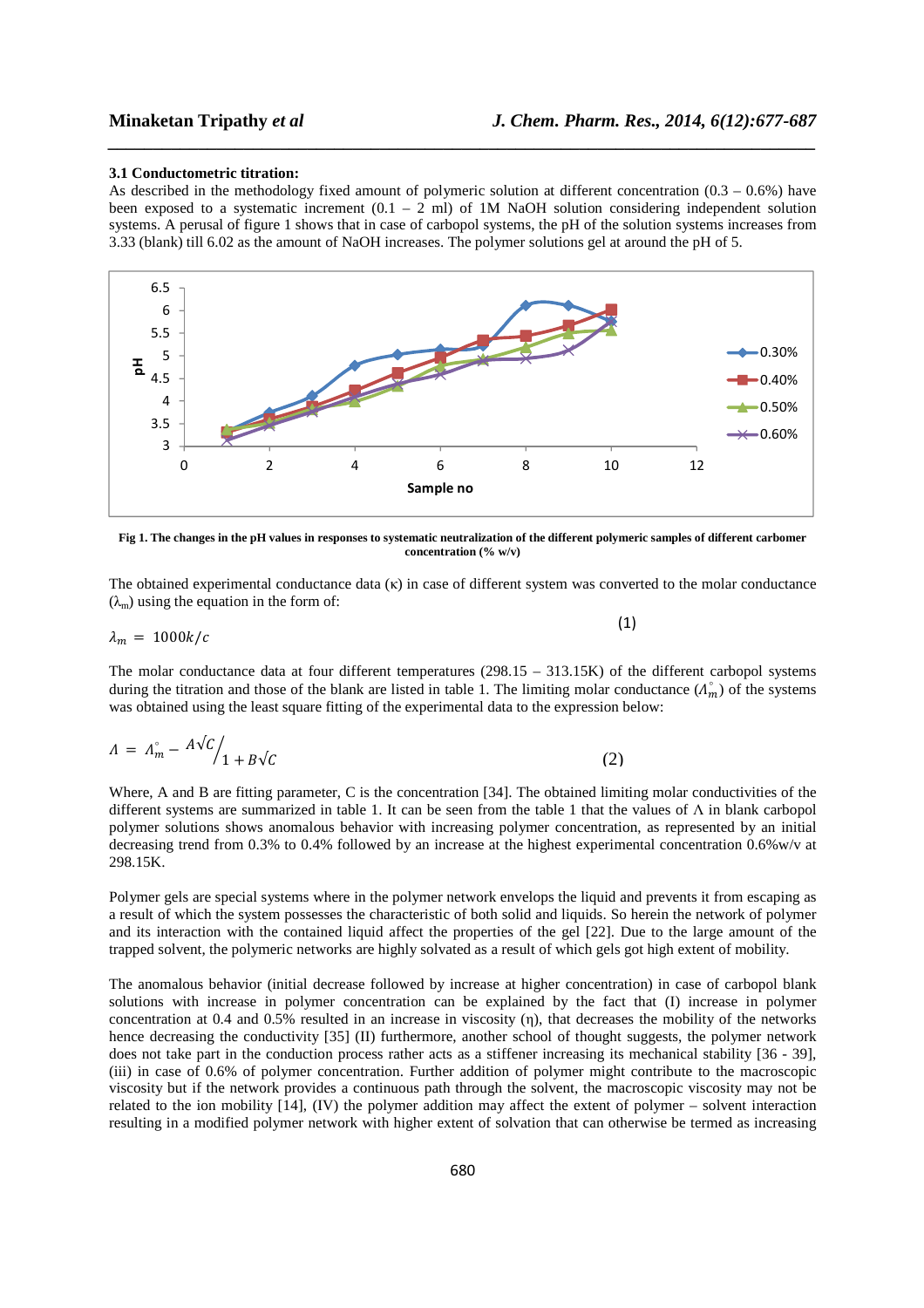the carrier concentration. The former two describes the decrease in conductivity where as the later two explain the increase in conductivity.

*\_\_\_\_\_\_\_\_\_\_\_\_\_\_\_\_\_\_\_\_\_\_\_\_\_\_\_\_\_\_\_\_\_\_\_\_\_\_\_\_\_\_\_\_\_\_\_\_\_\_\_\_\_\_\_\_\_\_\_\_\_\_\_\_\_\_\_\_\_\_\_\_\_\_\_\_\_\_*

|                | $\lambda(S)$ |      |              |      |      |                |
|----------------|--------------|------|--------------|------|------|----------------|
| sample         | T/K          | I    | $\mathbf{I}$ | III  | IV   | $\lambda_0(S)$ |
| <b>Blank</b>   | 298.15       | 1.05 | 0.78         | 1.00 | 1.36 | $-1.81$        |
|                | 303.15       | 1.05 | 0.77         | 0.98 | 1.40 | $-2.06$        |
|                | 308.15       | 1.00 | 0.74         | 0.94 | 1.35 | $-2.00$        |
|                | 313.15       | 0.95 | 0.89         | 0.91 | 1.33 | $-1.08$        |
| S <sub>1</sub> | 298.15       | 0.97 | 1.08         | 0.92 | 0.91 | 1.12           |
|                | 303.15       | 0.96 | 1.07         | 0.90 | 0.89 | 1.13           |
|                | 308.15       | 0.93 | 1.05         | 0.86 | 0.85 | 1.12           |
|                | 313.15       | 0.89 | 1.02         | 0.83 | 0.82 | 1.07           |
| S <sub>2</sub> | 298.15       | 1.23 | 1.08         | 1.02 | 0.96 | 1.86           |
|                | 303.15       | 1.22 | 1.07         | 1.00 | 0.94 | 1.88           |
|                | 308.15       | 1.24 | 1.05         | 0.97 | 0.91 | 2.05           |
|                | 313.15       | 1.16 | 1.02         | 0.95 | 0.88 | 1.82           |
| S <sub>3</sub> | 298.15       | 2.10 | 1.63         | 1.23 | 1.24 | 5.08           |
|                | 303.15       | 2.09 | 1.62         | 1.22 | 1.23 | 5.07           |
|                | 308.15       | 2.05 | 1.60         | 1.19 | 1.20 | 4.99           |
|                | 313.15       | 2.00 | 1.57         | 1.16 | 1.16 | 3.93           |
| <b>S4</b>      | 298.15       | 2.97 | 2.39         | 1.45 | 1.65 | 6.07           |
|                | 303.15       | 3.07 | 2.38         | 1.44 | 1.63 | 6.40           |
|                | 308.15       | 3.02 | 2.34         | 1.42 | 1.61 | 8.58           |
|                | 313.15       | 2.96 | 2.28         | 1.39 | 1.57 | 6.19           |
| S <sub>5</sub> | 298.15       | 4.00 | 2.97         | 2.15 | 2.10 | 10.32          |
|                | 303.15       | 3.99 | 2.96         | 2.15 | 2.09 | 8.32           |
|                | 308.15       | 3.93 | 2.92         | 2.11 | 2.05 | 10.15          |
|                | 313.15       | 3.85 | 2.87         | 2.07 | 2.00 | 9.96           |
| S <sub>6</sub> | 298.15       | 5.06 | 3.59         | 2.68 | 2.61 | 13.17          |
|                | 303.15       | 5.07 | 3.65         | 2.67 | 2.60 | 10.62          |
|                | 308.15       | 4.99 | 3.61         | 2.62 | 2.57 | 13.12          |
|                | 313.15       | 4.91 | 3.57         | 2.57 | 2.50 | 12.94          |
| S7             | 298.15       | 6.02 | 5.41         | 4.93 | 4.56 | 9.54           |
|                | 303.15       | 6.06 | 5.45         | 4.95 | 4.61 | 9.57           |
|                | 308.15       | 5.99 | 5.35         | 4.88 | 4.55 | 9.42           |
|                | 313.15       | 5.87 | 5.28         | 4.75 | 4.48 | 9.27           |

**Table 1: Conductance and the limiting molar conductance of different carbopol based systems at 4 different temperatures** 

*Sample I, II, III and IV contains 0.3%, 0.4%, 0.5% and 0.6% carbopol respectively* 

The increase in conductivity because of the polymer addition is linked to the phenomenon of increase in carrier concentration is also explained by the case of proton conducting polymers [22] that contain weak carboxylic acid groups, those are not fully dissociated in the system. The increase in their concentration through increase in their viscosity was also associated with dissociating the undissociated acid or ion aggregates hence increasing the net conductivity.

As can be seen in figure 1 the addition of different volume  $(0.1 - 2 \text{ ml})$  of 1M NaOH to different concentration of carbopol solution resulted in an increase in pH of the system. The neutralization process causes the transformation of the polymer solution towards a viscous gel. However it is interesting to note that the increment of pH with respect to the neutralization process does not follow a specific trend or a smooth pattern. The pH change in case of 0.5% carbopol shows a better pattern compared to those of the other studied concentration.

Further it can be seen in table 1 that the conductivities of systems increase with increase in pH of the system i.e. the more the system is neutralized, more is the extent of gelation and is represented with more conductivity values. These observation can be attributed to the fact that (I) carbopol molecules are strongly coiled into a spiral form in dry powder state, where as they slowly unwind once dispersed in water resulting in a system with increased viscosity (II). Neutralization by sodium hydroxide ionizes the resin with the negative charges along the polymer chain, resulting in repulsion between these chains that leads to the unfolding of the chain structure and subsequently intertwining of the structures yielding a three – dimensional matrix being heavily solvated (III). The nature of networking and extent of the solvation dictates the extent of conductivity.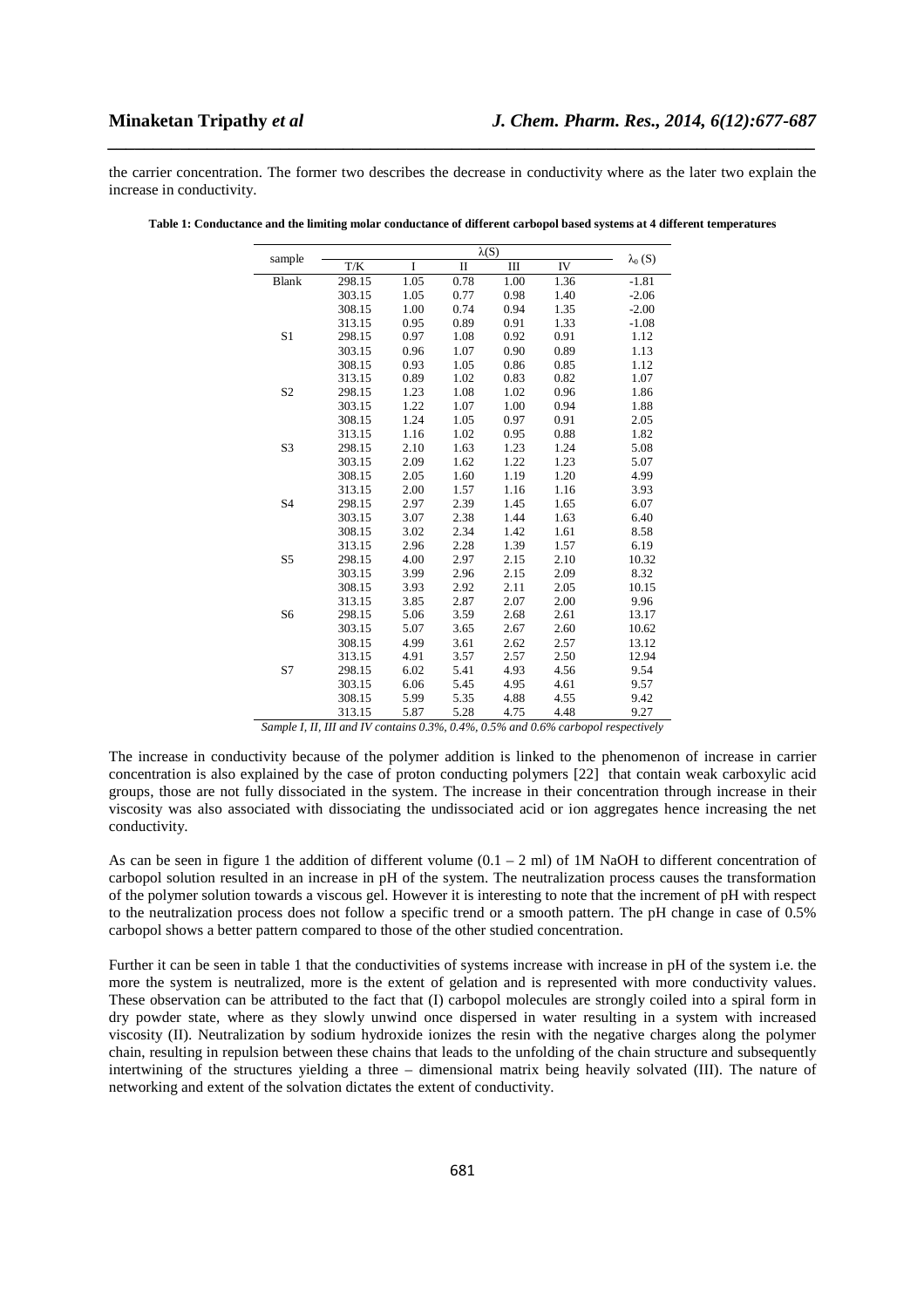| Sample         | $E_s(S \text{ cm}^2 \text{ mol}^{-1})$ |            |            |            |  |  |  |
|----------------|----------------------------------------|------------|------------|------------|--|--|--|
|                |                                        | Н          | Ш          | IV         |  |  |  |
| <b>Blank</b>   | $-5358.41$                             | -5501.99   | $-5107.62$ | $-1686.59$ |  |  |  |
| S1             | -4393.55                               | $-3149.19$ | $-5287.57$ | $-5364.15$ |  |  |  |
| S <sub>2</sub> | $-2226.45$                             | $-3149.19$ | $-3805.83$ | $-4204.02$ |  |  |  |
| S <sub>3</sub> | $-2527.01$                             | $-2006.29$ | $-3030.5$  | $-3342.54$ |  |  |  |
| <b>S4</b>      | $-237.386$                             | $-2440.86$ | $-2211.13$ | $-2519.35$ |  |  |  |
| S <sub>5</sub> | $-2006.29$                             | $-1892.96$ | $-2134.56$ | $-2565.3$  |  |  |  |
| S6             | $-1587.61$                             | $-427.868$ | $-2371.94$ | $-2260.91$ |  |  |  |
| S7             | $-1356.71$                             | $-1474.85$ | $-1937.37$ | $-1042.77$ |  |  |  |

*\_\_\_\_\_\_\_\_\_\_\_\_\_\_\_\_\_\_\_\_\_\_\_\_\_\_\_\_\_\_\_\_\_\_\_\_\_\_\_\_\_\_\_\_\_\_\_\_\_\_\_\_\_\_\_\_\_\_\_\_\_\_\_\_\_\_\_\_\_\_\_\_\_\_\_\_\_\_* **Table 2: Activation energy of different carbopol based systems at 4 different temperatures** 

*Sample I, II, III and IV contains 0.3%, 0.4%, 0.5% and 0.6% carbopol respectively* 

As observed in table 1, the values of molar conductance are found to decrease with increase in polymer addition in almost all system except for a few deviations. In case of the carbopol based system, the increase in temperature resulted in the decrease in the values of molar conductance excepting few cases where in the reverse is the case. The former can be explained by the fact that increase in thermal energy (due to increase in temperature) resulted in more stiffening of the polymer cross linking there by decrease the mobility of the solvated polymeric chain where in case of the later increasing in thermal energy increases the mobility of the solvated polymeric chain resulting the increase in molar conductance.

The measurement of conductance of a solution system depends upon the mobility of ions in case of an electrolytic solution where as on the mobility of solvated solute units in case of a solution containing polymeric solutes that usually undergoes hydrophobic solvation. Hence it is reasonable to treat the conductance data similar to the one employed for the rate process taking place with the change in temperature [34] i.e.:

$$
\Lambda_{m}^{\circ} = A e^{-E_{S}}/RT
$$

Where A is the frequency factor, R is the gas constant and  $E_s$  is the Arrhenius activation energy of the transport process. The  $E_s$  values have been computed from the slope  $(-E_s/2.303R)$  of the plot of log vs. 1/T and are recorded in table 2.

(3)

It can be seen that the values of E<sub>s</sub> are negative for the different carbopol based system pointing to the fact that the process of sol – gel transition is non – favorable or otherwise can be said as not an activation energy dependent phenomenon. Rather it is linked to the behavior of the polymer as intrinsic characters.

Further with the different carbopol concentrations along the process of sol – gel transition on the basis of the pH triggered neutralization, the activation energy is found to increase except for a few other systems. However in case of 0.5% w/v of carbopol system the trend in regard to the parameter of activation energy is observed to be very regular. These observations support the 0.5% w/v of carbopol concentration to be the optimum concentration for a formulation.

### **3.2 Presence of HPMC:**

In this set of experiment four different concentrations (0.5%, 1%, 1.5% and 2% w/v) of HPMC is blended with a fixed concentration of carbopol (0.5% w/v) in order to study the impact of the adjunct polymer upon its sol gel transitions.

The figure 2 shows that incorporation of different HPMC concentration to a fixed concentration of carbopol rendered the system network more systematic as revealed in the plot (viscosity vs. pH of the systems) indicating the contribution of HPMC in the gel network to be a stiffener. Table 3 (Conductance and the limiting molar conductance of different carbopol based systems in presence of HPMC at 4 different temperatures) shows the molar conductance and limiting molar conductance data at four different temperatures. During the conductometric titration as the pH of the systems increases, the limiting molar conductance of the system increases respectively. Also the temperature effect upon the values of conductance is observed to decrease with increase in temperature. The increase in polymer concentration resulted in a decrease in conductance. Thus a regular trend is observed throughout the experiments with respect to the variables.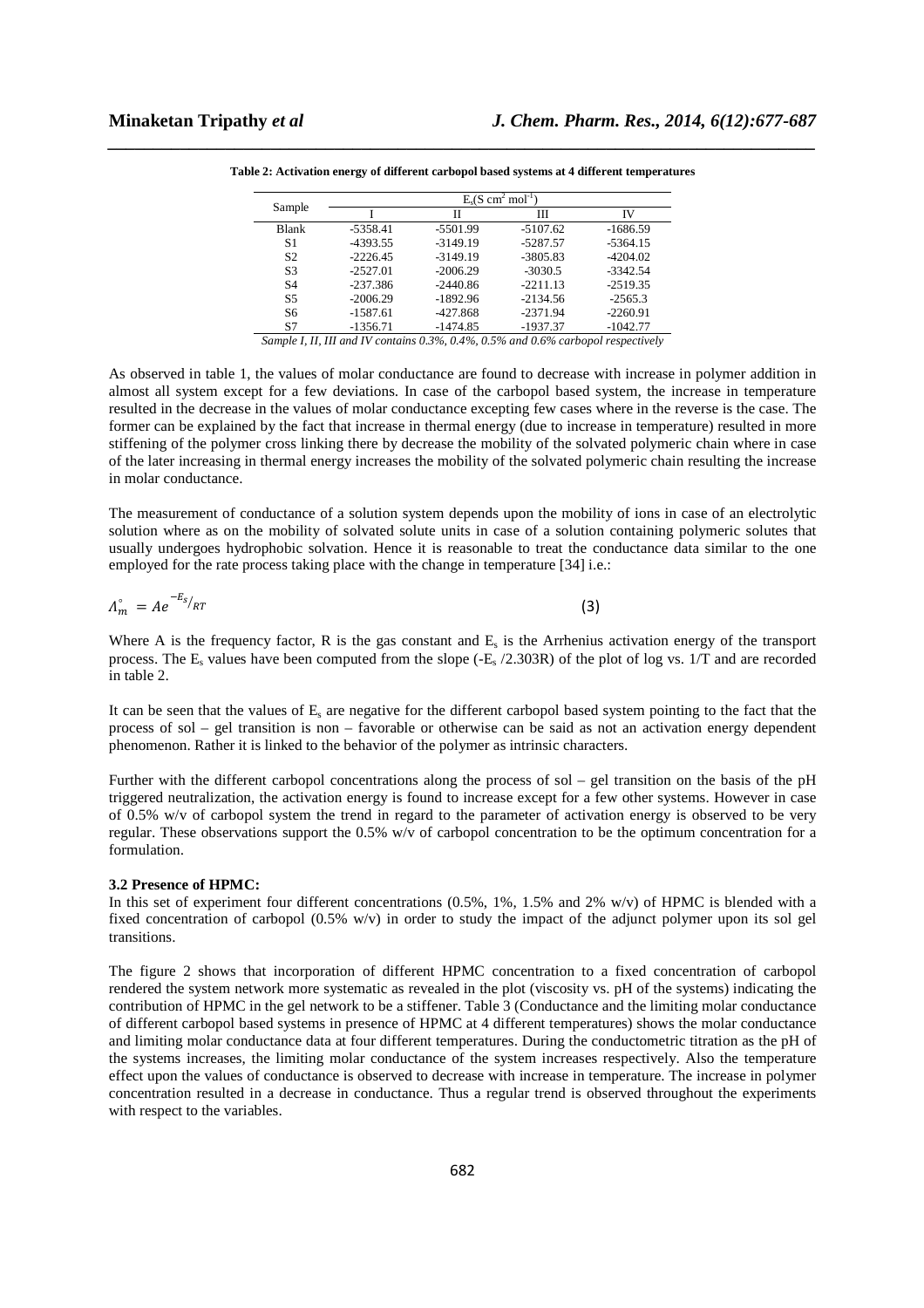

*\_\_\_\_\_\_\_\_\_\_\_\_\_\_\_\_\_\_\_\_\_\_\_\_\_\_\_\_\_\_\_\_\_\_\_\_\_\_\_\_\_\_\_\_\_\_\_\_\_\_\_\_\_\_\_\_\_\_\_\_\_\_\_\_\_\_\_\_\_\_\_\_\_\_\_\_\_\_*

**Fig 2. The change in viscosity to the corresponding changes in pH at 0.5% carbomer with different concentrations of HPMC** 

**Table 3: Conductance and the limiting molar conductance of different carbopol based systems in presence of HPMC at 4 different temperatures** 

|                |        |      | $\lambda(S)$ |      |      |                |
|----------------|--------|------|--------------|------|------|----------------|
| sample         | T/K    | I    | $\mathbf{I}$ | III  | IV   | $\lambda_0(S)$ |
| <b>Blank</b>   | 298.15 | 0.64 | 0.37         | 0.32 | 0.26 | 0.96           |
|                | 303.15 | 0.63 | 0.36         | 0.31 | 0.25 | 0.96           |
|                | 308.15 | 0.61 | 0.34         | 0.29 | 0.24 | 0.92           |
|                | 313.15 | 0.59 | 0.33         | 0.28 | 0.24 | 0.89           |
| S1             | 298.15 | 0.66 | 0.36         | 0.31 | 0.26 | 0.99           |
|                | 303.15 | 0.63 | 0.35         | 0.30 | 0.25 | 0.95           |
|                | 308.15 | 0.60 | 0.33         | 0.28 | 0.24 | 0.91           |
|                | 313.15 | 0.58 | 0.32         | 0.27 | 0.24 | 0.87           |
| S <sub>2</sub> | 298.15 | 0.73 | 0.48         | 0.30 | 0.29 | 1.16           |
|                | 303.15 | 0.70 | 0.46         | 0.30 | 0.27 | 1.11           |
|                | 308.15 | 0.66 | 0.44         | 0.28 | 0.26 | 1.06           |
|                | 313.15 | 0.64 | 0.43         | 0.28 | 0.25 | 1.02           |
| S3             | 298.15 | 1.32 | 0.71         | 0.55 | 0.45 | 2.09           |
|                | 303.15 | 1.32 | 0.71         | 0.55 | 0.44 | 2.08           |
|                | 308.15 | 1.29 | 0.69         | 0.54 | 0.44 | 2.04           |
|                | 313.15 | 1.27 | 0.68         | 0.53 | 0.44 | 2.00           |
| <b>S4</b>      | 298.15 | 1.88 | 0.90         | 0.64 | 0.54 | 3.05           |
|                | 303.15 | 1.88 | 0.90         | 0.65 | 0.54 | 3.04           |
|                | 308.15 | 1.85 | 0.89         | 0.64 | 0.53 | 3.00           |
|                | 313.15 | 1.83 | 0.87         | 0.63 | 0.52 | 2.97           |
| S <sub>5</sub> | 298.15 | 2.25 | 1.08         | 0.80 | 0.63 | 3.65           |
|                | 303.15 | 2.24 | 1.07         | 0.81 | 0.62 | 3.64           |
|                | 308.15 | 2.21 | 1.06         | 0.79 | 0.61 | 3.59           |
|                | 313.15 | 2.18 | 1.04         | 0.78 | 0.60 | 3.54           |
| S <sub>6</sub> | 298.15 | 2.74 | 1.40         | 0.93 | 0.70 | 4.58           |
|                | 303.15 | 2.72 | 1.40         | 0.93 | 0.70 | 4.55           |
|                | 308.15 | 2.70 | 1.38         | 0.92 | 0.69 | 4.51           |
|                | 313.15 | 2.65 | 1.36         | 0.91 | 0.68 | 4.42           |
| S7             | 298.15 | 3.32 | 1.54         | 1.10 | 0.78 | 5.53           |
|                | 303.15 | 3.37 | 1.53         | 1.10 | 0.78 | 5.62           |
|                | 308.15 | 3.32 | 1.54         | 1.10 | 0.78 | 5.54           |
|                | 313.15 | 3.26 | 1.54         | 1.09 | 0.77 | 5.44           |
| S8             | 298.15 | 3.69 | 1.66         | 1.24 | 0.90 | 6.08           |
|                | 303.15 | 3.68 | 1.71         | 1.23 | 0.91 | 6.10           |
|                | 308.15 | 3.63 | 1.69         | 1.21 | 0.89 | 6.02           |
|                | 313.15 | 3.58 | 1.66         | 1.20 | 0.88 | 5.93           |
| S <sub>9</sub> | 298.15 | 4.41 | 2.21         | 1.50 | 1.06 | 7.42           |
|                | 303.15 | 4.41 | 2.24         | 1.49 | 1.06 | 7.43           |
|                | 308.15 | 4.36 | 2.23         | 1.48 | 1.05 | 7.36           |
|                | 313.15 | 4.28 | 2.20         | 1.46 | 1.03 | 7.22           |

*Sample I,II, III and IV contains 0.5%, 1%, 1.5% and 2% of HPMC respectively* 

These observations can be ascribed to the fact that HPMC contributed to the polymer network as a stiffener hence increasing the hydrodynamics volume of the network segments hence decreasing the overall mobility and the values of conductance. The regular decreasing trend with the effect of temperature can be explained by the contribution of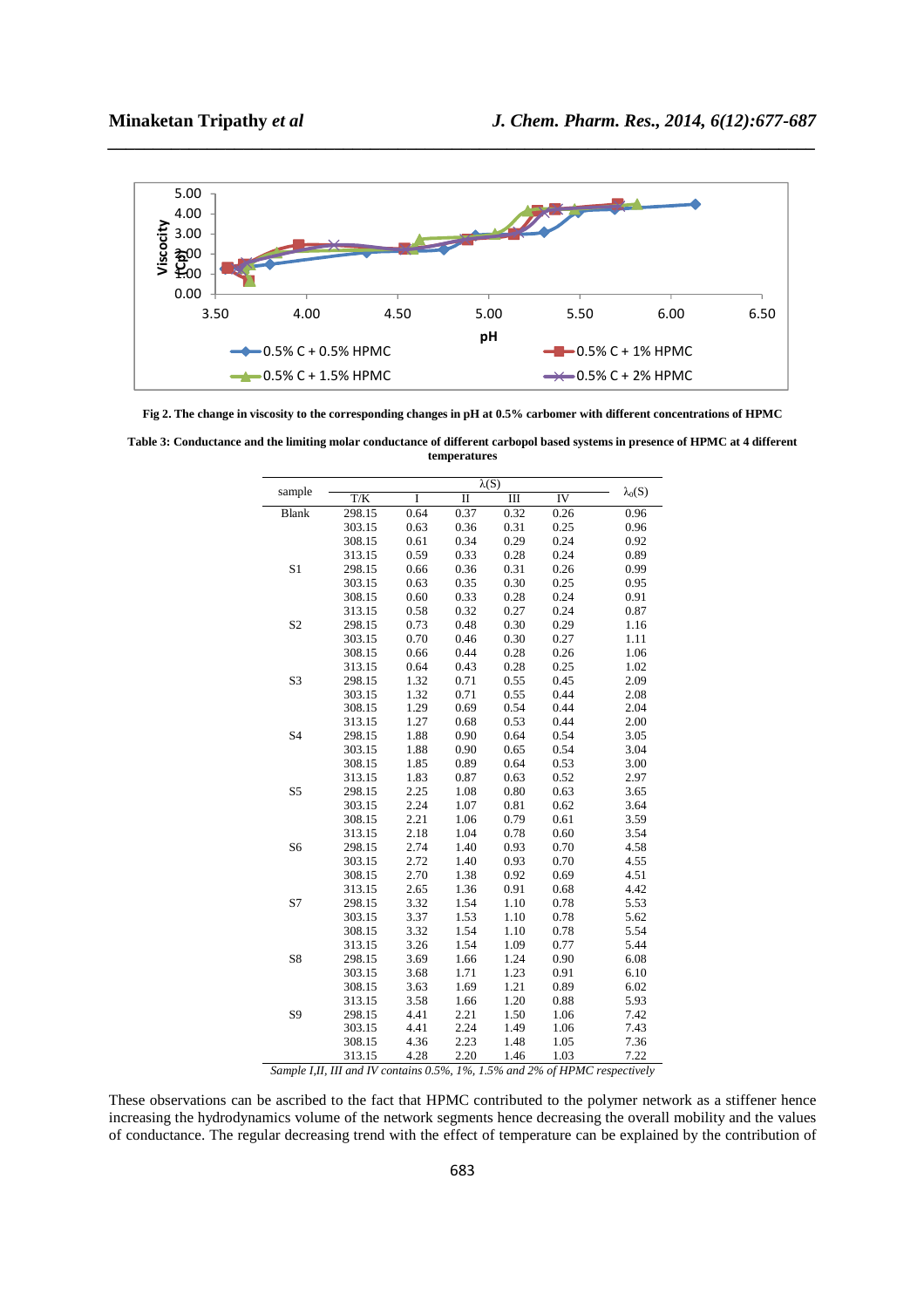thermal energy in increasing the rigidity of the gel network instead of increasing the mobility and also to the expansion of the hydrodynamic volume thereby decreasing its mobility. As in the case of carbopol systems, the HPMC addition did not alter the activation energy and negative activation energy was observed in all the cases. (Table 4: Activation energy of different carbopol based systems in presence of HPMC at 4 different temperatures).

*\_\_\_\_\_\_\_\_\_\_\_\_\_\_\_\_\_\_\_\_\_\_\_\_\_\_\_\_\_\_\_\_\_\_\_\_\_\_\_\_\_\_\_\_\_\_\_\_\_\_\_\_\_\_\_\_\_\_\_\_\_\_\_\_\_\_\_\_\_\_\_\_\_\_\_\_\_\_*

|                | $E_s$ (S cm <sup>2</sup> mol <sup>-1</sup> ) |            |            |            |  |  |  |
|----------------|----------------------------------------------|------------|------------|------------|--|--|--|
| Sample         |                                              | П          | Ш          | IV         |  |  |  |
| <b>Blank</b>   | $-4428.73$                                   | $-5912.64$ | $-6100.28$ | $-5813.07$ |  |  |  |
| s1             | $-6462.16$                                   | $-6255.37$ | $-6316.64$ | $-5623.52$ |  |  |  |
| s2             | $-6663.21$                                   | $-6025.61$ | $-3758.58$ | $-7004.02$ |  |  |  |
| s3             | $-2110.02$                                   | $-2121.50$ | $-1809.40$ | $-1678.82$ |  |  |  |
| s4             | $-1261.22$                                   | $-1842.72$ | $-2538.91$ | $-1991.30$ |  |  |  |
| s <sub>5</sub> | $-2393.39$                                   | $-1570.26$ | $-2690.17$ | $-2081.29$ |  |  |  |
| s6             | $-1802.51$                                   | $-1365.19$ | $-1421.68$ | $-1460.93$ |  |  |  |
| s7             | $-2569.55$                                   | 283.76     | 255.81     | $-236.08$  |  |  |  |
| s8             | $-1444.84$                                   | $-1991.30$ | $-1825.11$ | $-2500.62$ |  |  |  |
| s9             | $-2357.01$                                   | $-1596.87$ | $-1429.53$ | $-2450.83$ |  |  |  |

**Table 4: Activation energy of different carbopol based systems in presence of HPMC at 4 different temperatures** 

*Sample I,II, III and IV contains 0.5%, 1%, 1.5% and 2% of HPMC respectively* 

# **3.3 Presences of Benzalkonium Chloride (BKCl):**

BKCl is a cationic surfactant system. At different pH, the carbopol-BKCl interaction would be different as at low pH, the degree of dissociation of the carboxylic acid groups of carbopol is low and the polymer adopts a coil conformation. While at higher pH, the chain expands as a result of intrapolymeric electrostatic repulsions.

When the polymer chains are in a compact conformation, it appears to be more hydrophobic. Hence hydrophobic interaction predominates with the surfactant. Whereas in the coiled conformation, two or three dimensional interaction among the hydrocarbon tails of bound surfactants become possible, which compensate the weaker electrolytic stabilization of the aggregates.

In this study, four different concentrations of BKCl (0.08, 0.12, 0.16 and 0.2%) in presence of 0.5% of carbopol were systematically neutralized using 1M NaOH solutions.

The carbopol-BKCl composition showed a more acidic environment than that of carbopol or carbopol-HPMC composition. Table 5 (Conductance and the limiting molar conductance of different carbopol based systems in presence of BKCl at 4 different temperatures) shows that as the pH of the compositions increased because of the fixed amount of addition of 1M NaOH, the molar conductance increases accordingly. If compared between the tested groups, carbopol-BKCl system exhibited higher conductance value than that of the other systems.

The comparatively high molar conductance values in case of carbopol-BKCl systems may be attributed to the proton released to the medium because of electrostatic interaction between the surfactant and the carboxylic groups of carbopol [14]. Further the chloride ions from BKCl also contributed to the phenomenon of enhanced mobility of the solvated chain networks. Our observations in this regard have been well documented in other literature [22].

The limiting molar conductance of carbopol-BKCl (blank) showed an initial pH value of between  $2.7 - 3.07$ depending on the concentration of BKCl that is lower than the carbopol and carbopol-HPMC systems. As the system is subjected to the systematic neutralization/ionization, an initial decrease in limiting molar conductance value occurs followed by an increase in limiting molar conductance. This dual behavior can be attributed to the face that (I) with an initial increase of the system pH, BKCl is absorbed on to the hydrophobic and ionic domains of the carbopol and act as a cross linking agent that resulted in interpolymeric aggregates. Once solvated, it will cause an increase in hydrodynamic volumes and thus lowering the network mobility [14]. (II)Whereas at subsequently higher pH, the systems lean toward more ionization, electrostatic interaction along with presence of free chlorine ions enhanced the solvated network mobility [40 - 43].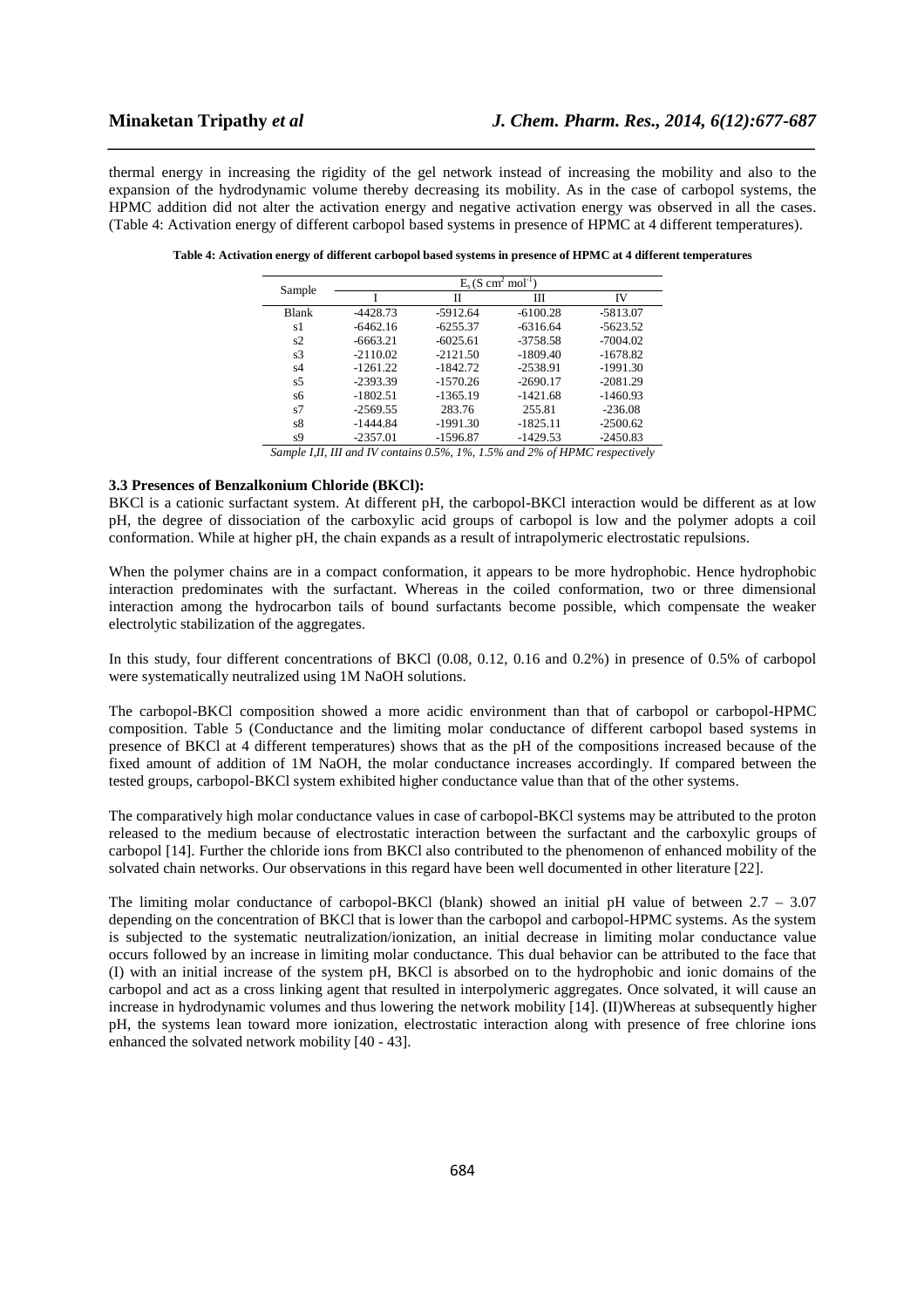|                | $\lambda(S)$ |       |             |       |       |                |
|----------------|--------------|-------|-------------|-------|-------|----------------|
| Sample         | T/K          | I     | $\mathbf I$ | Ш     | IV    | $\lambda_0(S)$ |
| <b>Blank</b>   | 298.15       | 26.88 | 25.83       | 25.97 | 24.98 | 29.66          |
|                | 303.15       | 26.38 | 25.46       | 25.56 | 24.33 | 29.82          |
|                | 308.15       | 25.06 | 24.29       | 24.44 | 23.33 | 27.97          |
|                | 313.15       | 24.14 | 23.29       | 23.50 | 22.38 | 27.07          |
| S1             | 298.15       | 22.10 | 20.67       | 21.50 | 21.55 | 23.10          |
|                | 303.15       | 22.48 | 21.42       | 21.72 | 21.13 | 24.75          |
|                | 308.15       | 21.65 | 20.88       | 20.94 | 20.33 | 23.86          |
|                | 313.15       | 20.80 | 20.08       | 20.19 | 19.55 | 22.79          |
| S <sub>2</sub> | 298.15       | 16.46 | 17.96       | 17.66 | 19.10 | 12.64          |
|                | 303.15       | 19.33 | 18.21       | 18.09 | 18.35 | 22.24          |
|                | 308.15       | 18.79 | 17.58       | 17.50 | 17.73 | 21.81          |
|                | 313.15       | 18.12 | 16.86       | 16.75 | 17.03 | 21.33          |
| S <sub>3</sub> | 298.15       | 13.09 | 13.07       | 12.60 | 12.33 | 15.62          |
|                | 303.15       | 14.78 | 13.50       | 12.84 | 12.60 | 18.37          |
|                | 308.15       | 14.47 | 13.15       | 12.26 | 12.25 | 18.23          |
|                | 313.15       | 14.04 | 12.77       | 12.14 | 11.93 | 17.52          |
| S <sub>4</sub> | 298.15       | 15.28 | 10.81       | 10.19 | 8.77  | 25.11          |
|                | 303.15       | 14.23 | 11.28       | 10.48 | 9.12  | 22.29          |
|                | 308.15       | 14.17 | 11.07       | 10.39 | 9.03  | 22.17          |
|                | 313.15       | 14.08 | 10.88       | 10.22 | 8.86  | 22.16          |
| S <sub>5</sub> | 298.15       | 19.49 | 13.00       | 11.15 | 9.71  | 34.85          |
|                | 303.15       | 19.33 | 13.09       | 11.60 | 9.85  | 34.04          |
|                | 308.15       | 18.45 | 13.03       | 11.37 | 9.67  | 32.33          |
|                | 313.15       | 18.35 | 12.83       | 11.06 | 9.39  | 32.56          |
| S <sub>6</sub> | 298.15       | 21.62 | 14.84       | 12.59 | 10.80 | 38.81          |
|                | 303.15       | 22.13 | 15.03       | 12.62 | 10.88 | 40.04          |
|                | 308.15       | 21.81 | 14.82       | 12.43 | 10.68 | 39.54          |
|                | 313.15       | 21.45 | 14.63       | 12.23 | 10.33 | 39.21          |
| S7             | 298.15       | 25.88 | 17.71       | 13.75 | 11.20 | 49.96          |
|                | 303.15       | 25.88 | 17.63       | 13.88 | 11.58 | 49.20          |
|                | 308.15       | 25.31 | 17.29       | 13.66 | 11.45 | 47.92          |
|                | 313.15       | 24.93 | 17.08       | 13.56 | 11.23 | 47.25          |
| S8             | 298.15       | 28.75 | 19.67       | 15.97 | 12.43 | 55.18          |
|                | 303.15       | 28.69 | 19.50       | 15.94 | 11.83 | 55.92          |
|                | 308.15       | 28.31 | 19.25       | 15.63 | 11.68 | 55.23          |
|                | 313.15       | 27.69 | 18.96       | 15.41 | 12.00 | 53.09          |
| S <sub>9</sub> | 298.15       | 37.19 | 25.79       | 19.56 | 15.03 | 73.97          |
|                | 303.15       | 37.00 | 24.42       | 19.28 | 14.63 | 73.22          |
|                | 308.15       | 36.38 | 25.25       | 19.19 | 14.33 | 72.96          |
|                | 313.15       | 35.75 | 24.79       | 18.91 | 14.60 | 70.79          |

**Table 5: Conductance and the limiting molar conductance of different carbopol based systems in presence of BKC at 4 different temperatures** 

*\_\_\_\_\_\_\_\_\_\_\_\_\_\_\_\_\_\_\_\_\_\_\_\_\_\_\_\_\_\_\_\_\_\_\_\_\_\_\_\_\_\_\_\_\_\_\_\_\_\_\_\_\_\_\_\_\_\_\_\_\_\_\_\_\_\_\_\_\_\_\_\_\_\_\_\_\_\_*

*Sample I, II, III and IV contains 0.08%, 0.12%, 0.16% and 0.2% of BKC* 

It can be seen in table 5 (Conductance and the limiting molar conductance of different carbopol based systems in presence of BKC at 4 different temperatures) that as the concentration of BKCl increases, the value of molar conductance decreases in case of the carbopol BKCl system (blank) and as well as the system with higher pH conditions respectively along the path of neutralizations. These observations can be explained by the cross linking capability of the BKCl at particular pH environment.

The temperature effect upon the different systems can be classified in two way; the blank system and the systems from S4 onwards showed a decreasing trends while for S1 till S3 it exhibit an irregular pattern.

The activation energy in all cases showed a negative results indicating the smart behavior of carbopol being non effected even in presence of BKCl so far as the sol-gel transitions is concerned. Furthermore the system is not driven by the concept of activation energy. (Table 6: Activation energy of different carbopol based systems in presence of BKCl at 4 different temperatures)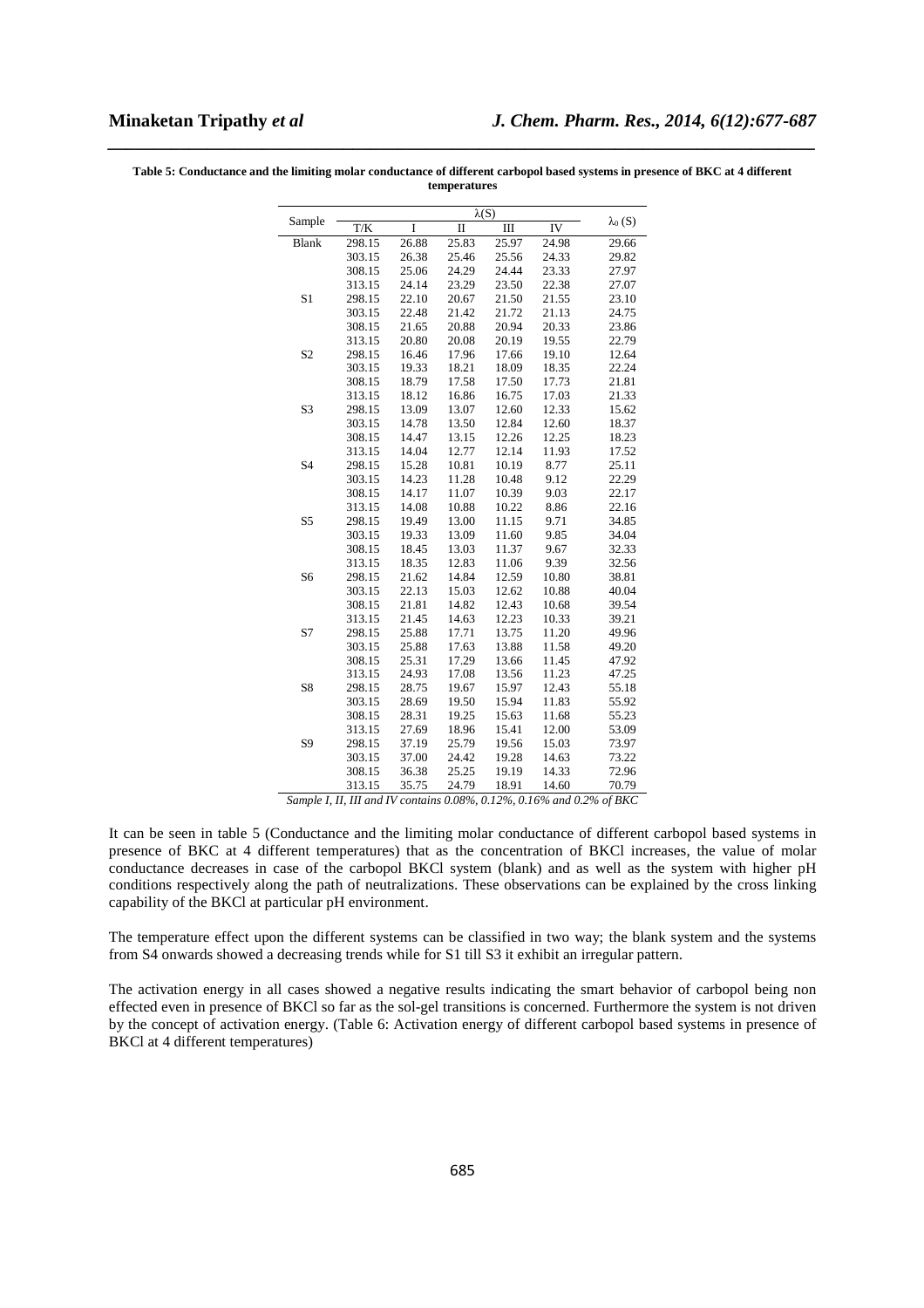| sample | $E_s$ (S cm <sup>2</sup> mol <sup>-1</sup> ) |            |            |            |  |  |  |  |
|--------|----------------------------------------------|------------|------------|------------|--|--|--|--|
|        |                                              | Н          | Ш          | IV         |  |  |  |  |
| blank  | $-5776.69$                                   | $-5537.35$ | $-5338.22$ | $-5763.29$ |  |  |  |  |
| s1     | $-6132.83$                                   | $-5068.25$ | $-5770.95$ | $-5125.69$ |  |  |  |  |
| s2     | -5108.46                                     | $-6058.16$ | $-6084.96$ | -5893.49   |  |  |  |  |
| s3     | $-4036.22$                                   | -4380.87   | $-1964.50$ | $-4346.40$ |  |  |  |  |
| s4     | $-870.43$                                    | $-2851.01$ | $-1949.18$ | $-2301.49$ |  |  |  |  |
| s5     | $-3536.48$                                   | $-1594.38$ | $-3720.29$ | $-3768.16$ |  |  |  |  |
| s6     | $-2466.15$                                   | $-2150.22$ | $-2479.55$ | -4089.83   |  |  |  |  |
| s7     | $-2075.55$                                   | $-1964.50$ | $-1801.94$ | $-2418.28$ |  |  |  |  |
| s8     | $-1947.26$                                   | $-1898.44$ | $-1970.24$ | $-4771.47$ |  |  |  |  |
| s9     | $-2092.78$                                   | $-1979.81$ | $-1664.65$ | $-3645.62$ |  |  |  |  |

*\_\_\_\_\_\_\_\_\_\_\_\_\_\_\_\_\_\_\_\_\_\_\_\_\_\_\_\_\_\_\_\_\_\_\_\_\_\_\_\_\_\_\_\_\_\_\_\_\_\_\_\_\_\_\_\_\_\_\_\_\_\_\_\_\_\_\_\_\_\_\_\_\_\_\_\_\_\_* **Table 6: Activation energy of different carbopol based systems in presence of BKC at 4 different temperatures** 

*Sample I, II, III and IV contains 0.08%, 0.12%, 0.16% and 0.2% of BKC* 

# **CONCLUSION**

Carbopol is able to undergo gelation when the pH changes from acidic to alkaline. The gelation process will cause the viscosity of the solution to increase and reduces the mobility of the solvated polymeric networks and reduces the conductivity. However, in certain cases the increase in macroviscosity will not change the microviscosity of the gel thus will not hinder the mobility of the solvated species which in turn will not reduce the conductance of the gel.

The addition of HPMC into the gel solution further increases the viscosity and reduces the conductivity. However the HPMC addition demonstrated a more defined trend during sol-gel transition as compared to carbopol only systems. This suggests that gelation process has become more ordered.

The last system observes the changes in conductivity for carbopol/BKCl based solution. The addition of BKCl into the system causes the formation of weaker gel (lower viscosity compared to other system) with higher conductivity. The increase in conductivity is attributed to increase in proton carrier concentration and the increased in concentration of solvated ions.

In all the system observed, the activation energy  $(E<sub>s</sub>)$  has a negative value showing that the gelation process of carbopol is not spontaneous and is controlled by the intrinsic property of polymer.

### **Acknowledgment**

The authors are highly thankful to UiTM, and Ministry of Education (MOE) Malaysia, for financial support through Exploratory Research Grant Scheme-600-RMI/ERGS 5/3 (56/2011).

## **REFERENCES**

- [1] CL Bourlais; L Acar; H Zia; PA Sado; T Needham; R Leverge, *Prog. Ret. & Eye Res*., **1998,** 17(1), 33-58.
- [2] H Almeida; MH Amaral; P Lobáo; JMSM Lobo, *Drug Disc Today,* **2014,** 19(4), 400-412.
- [3] Y Qiu; K Park, *Adv. Drug Del. Rev.,* **2001,** 53, 321-339.
- [4] F Ferrari; C Ronchi; C Caramella, *Euro J. Pharm. & Biopharm*., **2006,** 62, 59 69.
- [5] J Ceulemans; A Ludwig, *Euro J. Pharm. & Biopharm*., **2002,** 54, 41 -50.
- [6] SL Esteban; RH Manzo; FL Alovero, *Int. J. Pharm.,* **2009**, 366, 53 57.
- [7] AM Durrani; NM Davies; M Thomas; IW Kellaway, *Int. J. Pharm*., **1992,** 88, 409 415.
- [8] AESF Abou el Ela; MME Khatib, *Saudi Pharm. J.,* **2014,** 1-9.
- [9] HR Lin; KC Sung, *J. Control Rel.,* **2000**, 69, 379 388.
- [10] TS Taberner; AM Villodre; JMP Delfina; JVC Herráez, *Int. J. Pharm.*, **2002,** 233, 43 50.
- [11] IH Suhaime; M Tripathy; ABA Majeed, *Int. J. Pharma. & Bio. Sci*., **2012,** 3(1), 586 608.
- [12] NS Miller; M Chittchang; TP Johnston, *Adv. Drug Del. Rev.,* **2005,** 57, 1666 1691.
- [13] SP Leggs; SH Neau, *Int. J. Pharm,,* **2008,** 361,169 176.
- [14] RB Iglesias; CA Lorenzo; A Concheiro, *Int. Control Rel.,* **2001,** 77, 59 75.
- [15] BK Nanjawade; FV Manvi; AS Manjappa, *J. Control Rel.,* **2007,** 122: 119 132.
- [16] B Srividya; RM Cardoza; PD Amin, *J. Control Rel.,* **2001,** 73, 205 211.
- [17] A Fatimi; JF Tassin; R Turczyn; MAV Axelos; P Weiss, *Acta Biomat.,* **2009,** 5, 3423 3443.
- [18] A Ludwig, *Adv. Drug Del. Rev.,* **2005,** 57, 1595 1639.